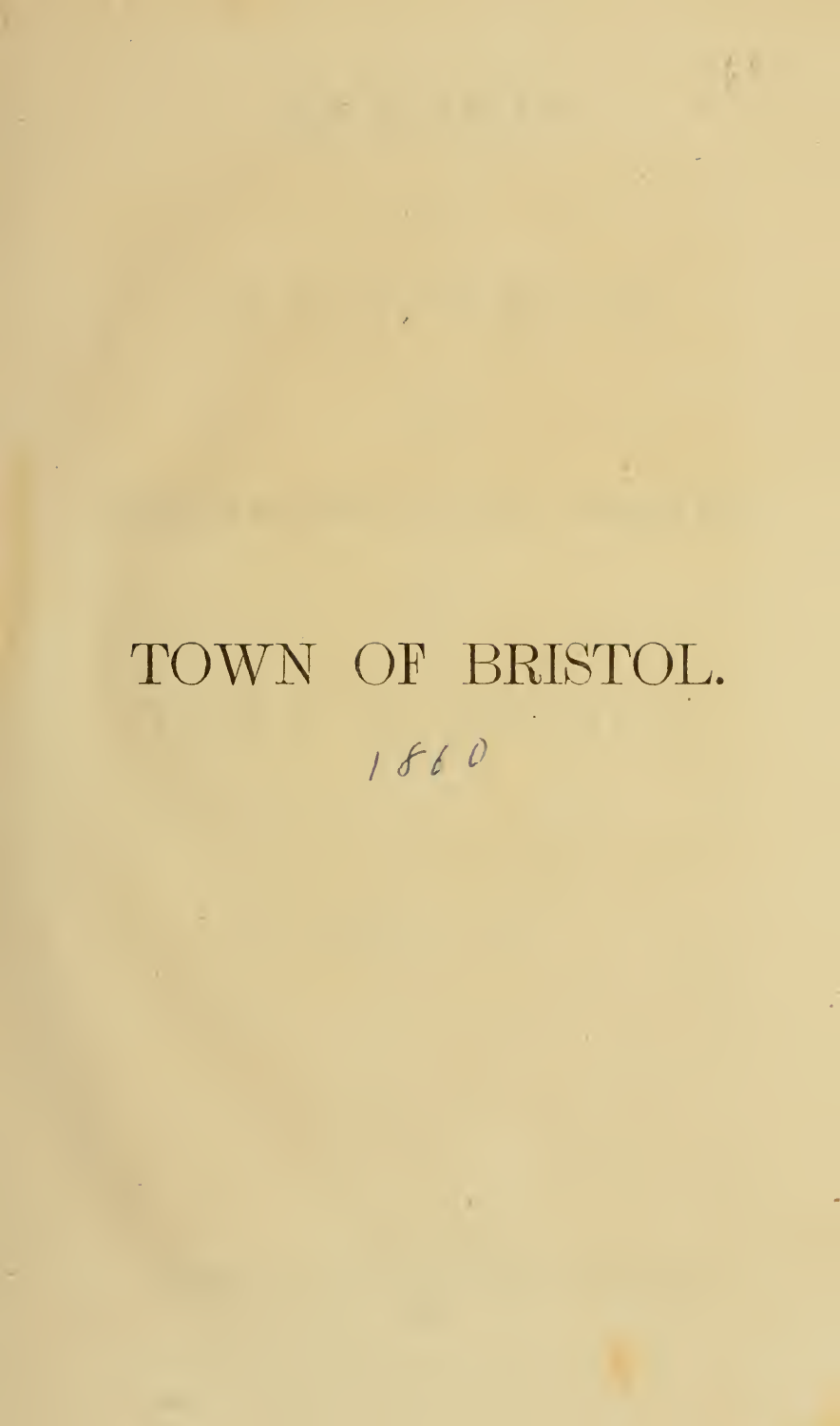$\mathcal{A}=\{1,2,3\}$  $\sim 10^{11}$  km s  $^{-1}$ 

 $\label{eq:1} \mathcal{L}_{\mathcal{A}}(\mathcal{A}) = \mathcal{L}_{\mathcal{A}}(\mathcal{A}) = \mathcal{L}_{\mathcal{A}}(\mathcal{A})$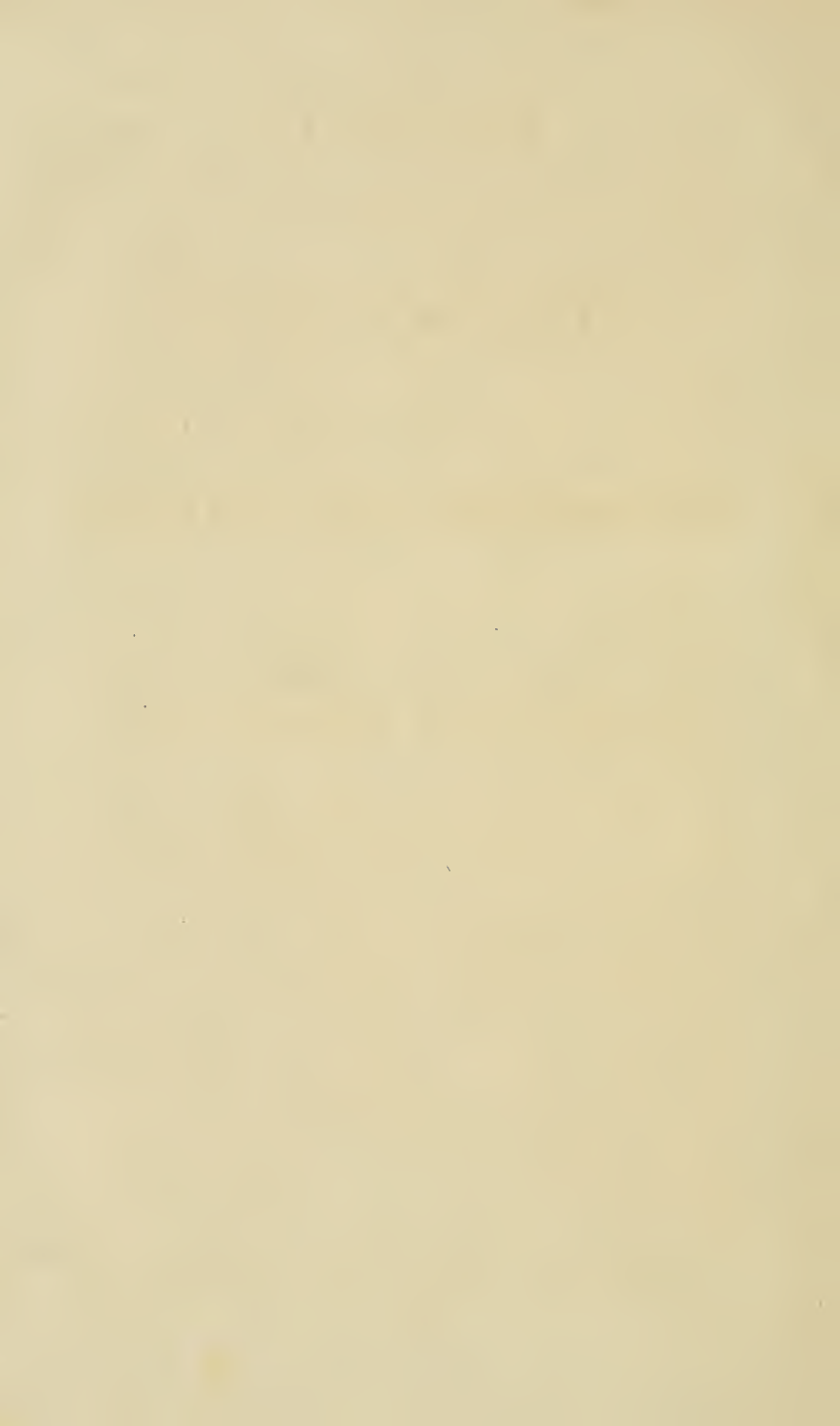## REPORTS

### OF THE

## SELECTMEN

AND

## SUPERINTENDING SCHOOL COMMITTEE

OF THE

## TOWN OF BRISTOL,

FOR THE YEAR ENDING

MARCH 1, I860.

CONCORD: McFARLAND & JENKS, STEAM PRINTERS. 1860.

÷.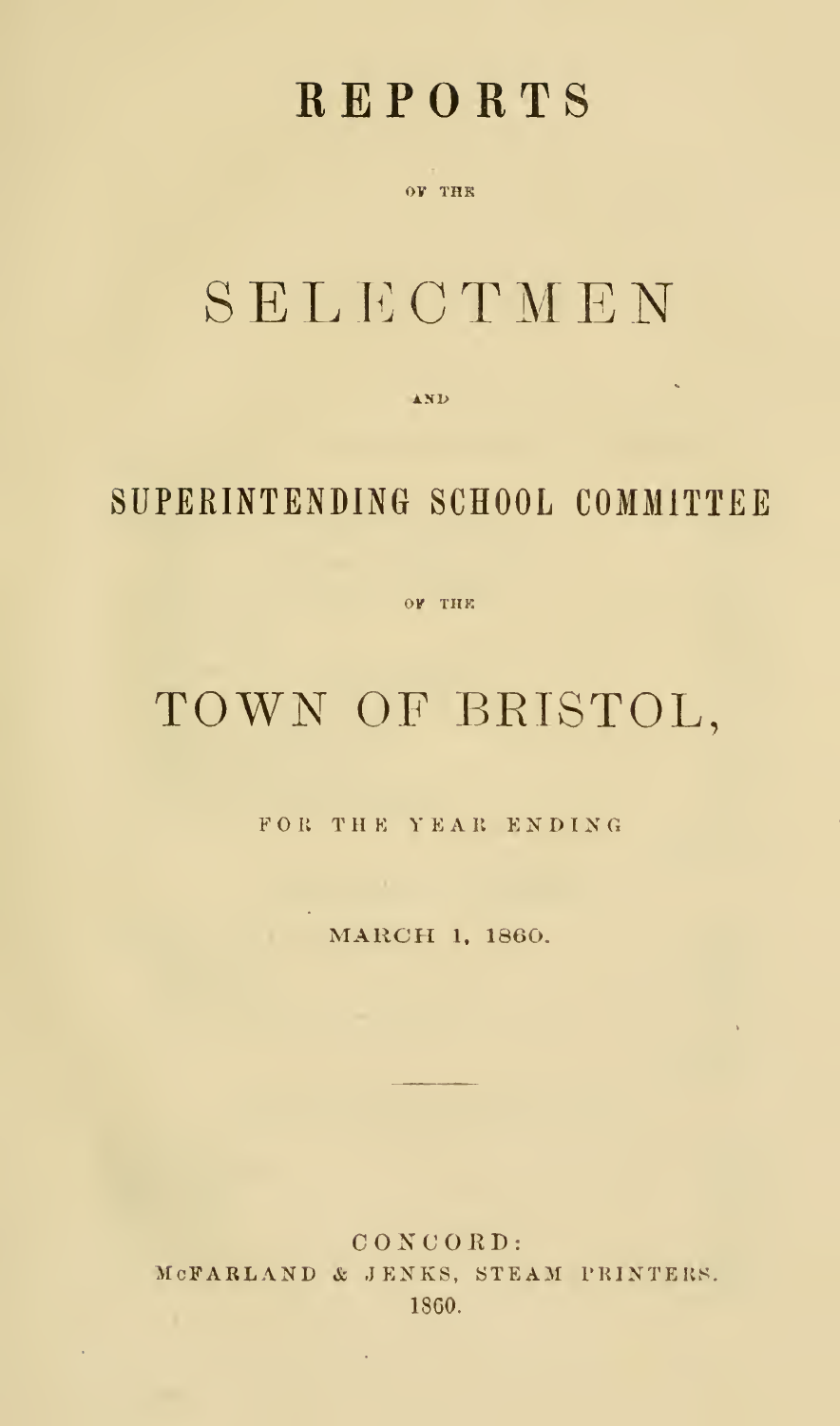## → 月11月以月

l,

×

The CONTRACTOR COMPANY IS A RESIDENCE.

 $(11.19111.100) \times 9769$ 

 $\mathcal{O}_{\mathcal{A}^{\mathrm{op}}}$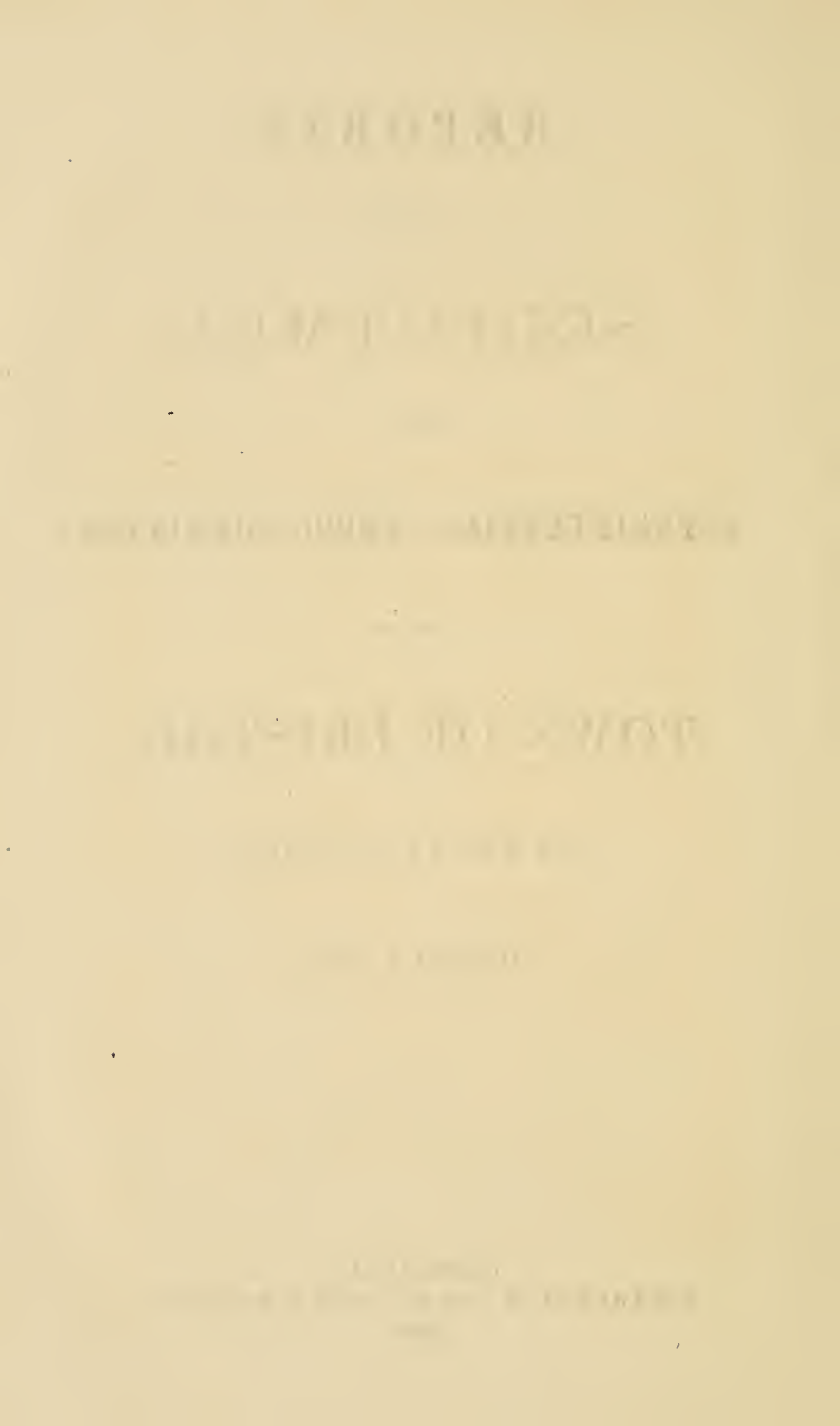## REPORT.

The Selectmen credit the Town, for the year ending March 1, 1860, as follows:

| By list of taxes assessed April, $1859$ ,       | 2,714.29   |
|-------------------------------------------------|------------|
| Cash of J. T. Sanborn, collector for 1857, '58, | 395.40     |
| Balance in the treasury, March 1859,            | 297,81     |
| Cash of J. W. Sanborn, for taxes,               | 190.82     |
| Railroad tax.                                   | 116.93     |
| Literary fund,                                  | 82.88      |
| Interest on D. Bartlett's note,                 | 6.02       |
| Cash on Milo & S. S. Fellows' note,             | 10.67      |
| Use of the Town House,                          | 2.17       |
| Non-resident highway tax,                       | 7.22       |
| Joseph Kidder's note,                           | 37.13      |
| Credited for county paupers,                    | 36.00      |
|                                                 | \$3,897.34 |
| Disbursements of the Selectmen.                 |            |
| Paid note to Rebecca Taylor,                    | 126.91     |
| State tax,                                      | 190.40     |
| County tax,                                     | 303.54     |
| School-house tax to District No. 7,             | 84.36      |
|                                                 | \$705.21   |
|                                                 |            |
| Abatement of taxes assessed in 1858.            |            |
| E. J. Taft,                                     | 1.80       |
| T. J. Harriman,                                 | 1.80       |
| Moses Dow,                                      | 1.80       |
| A. E. Smith,                                    | .86        |
|                                                 | 8696       |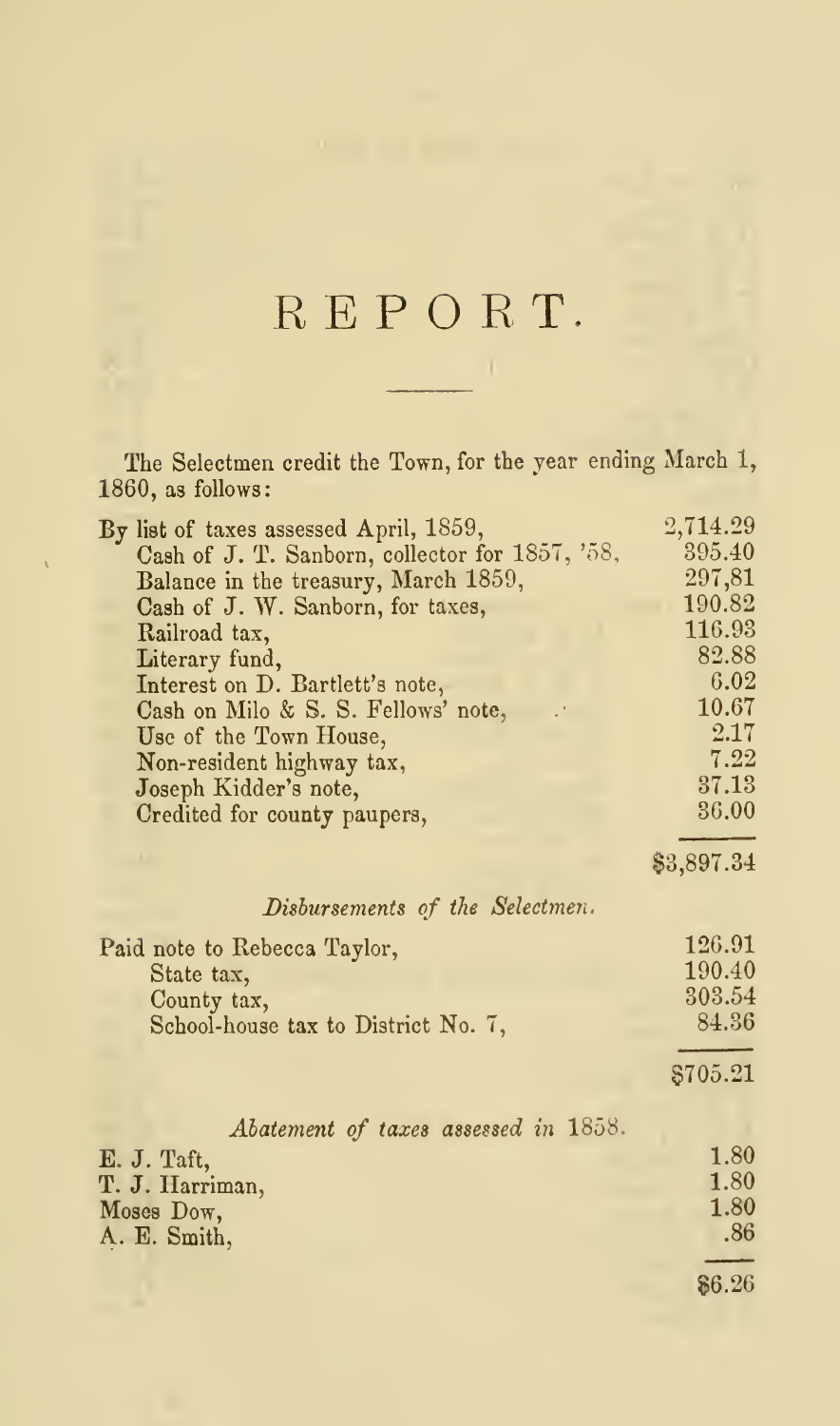|                               | Taxes abated for 1859.                |             |
|-------------------------------|---------------------------------------|-------------|
| Ebenezer Eaton,               |                                       | 4.06        |
| Wm. Green,                    |                                       | 1.95        |
| D. B. Bartlett,               |                                       | 4.06        |
| Jonah Ferrel,                 |                                       | 2.00        |
| R. B. Tilton,                 |                                       | 1.95        |
| L. S. Potter,                 |                                       | 1.95        |
| Horace Chase,                 |                                       | 1.95        |
| Clark Fuller,                 |                                       | 2.94        |
| E. J. Taft,                   |                                       | 2.11        |
| John Sargent,                 |                                       | 1.95        |
| T. J. Harriman,               |                                       | 1.95        |
| Jesse Hobert,                 |                                       | $2.35\,$    |
| Others.                       |                                       | 1.13        |
|                               |                                       |             |
|                               |                                       | \$30.35     |
|                               | School Money.                         |             |
| No. 1.                        | Paid S. S. Sanborn,                   | $23.46\,$   |
| 2.                            | D. E. Everett,                        | 173.29      |
| 3.                            | Stephen Nelson,                       | 47.37       |
| 4.                            | J. M. R. Emons,                       | 31.35       |
| 5.                            | John Roby,                            | 50.48       |
| 6.                            | Frederic Kidder,                      | 46.44       |
| 7.                            | P. C. Bean,                           | 12.65       |
| 8.                            | Samuel Highland,                      | 42.51.      |
| 9.                            | N. T. Chase,                          | 47.91       |
| 10.                           | G. W. Dow,                            | 172.41      |
| 11.                           | W. C. Lovejoy,                        | 59.17       |
|                               | Wilson Foster,                        | 4.50        |
|                               |                                       | \$711.54    |
|                               | Highways, Bridges and Breaking roads. |             |
| $\alpha$ and $\beta$ $\alpha$ |                                       | $\Delta$ 00 |

| Samuel Page,        | 4.00         |
|---------------------|--------------|
| T. R. Emons,        | 8.80         |
| Moses Cheney,       | <b>3.50</b>  |
| Samuel W. Heath,    | <b>30.00</b> |
| E. M. Cheney,       | 1.87         |
| J. & S. H. Rollins, | 25.89        |
| C. H. Mudget,       | 5.08         |
| D. S. Follansbee,   | 12.15        |
| Wilson Foster,      | 11.00        |
| B. E. Blackstone,   | 31.57        |
| Robert Smith,       | 11.43        |
| S. S. Sanborn,      | 17.22        |
| J. F. Cass,         | 7.60         |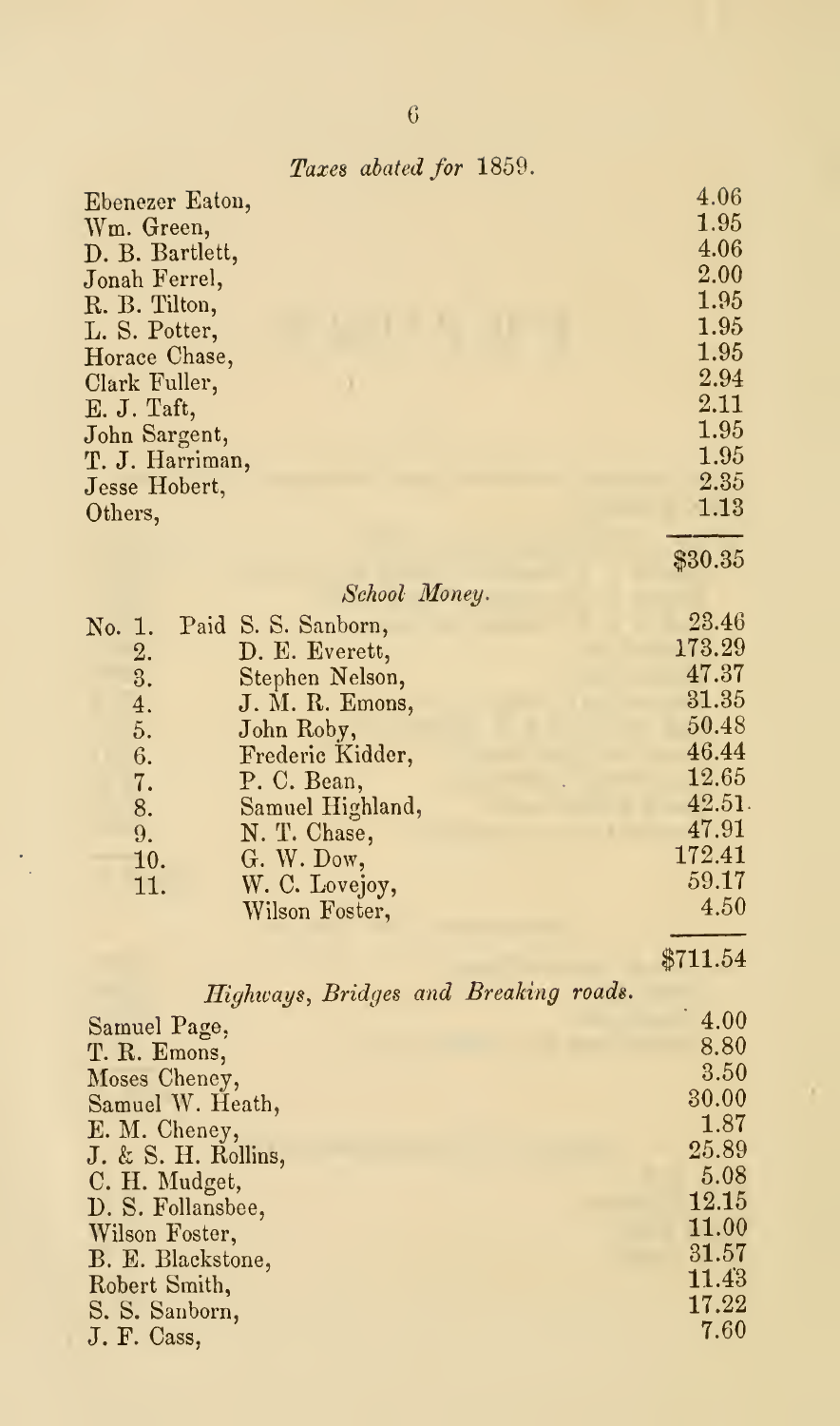| C. S. Mason,                                  | 2,00      |
|-----------------------------------------------|-----------|
| Frederic Kidder,                              | 2.82      |
| Eben Kendall,                                 | 5.50      |
| John Roby,                                    | 8.00      |
| David Blake, damage,                          | 35.00     |
| D. S. Follansbee,                             | 3.82      |
| Rufus Page,                                   | 9.00      |
| Daniel Sleeper,                               | 5.21      |
|                                               | 8.00      |
| John Roby,                                    | 18.00     |
| Enos Brown,                                   |           |
|                                               | \$267.46  |
|                                               |           |
| Miscellaneous Expenses.                       |           |
| County School Commissioner.                   | 10.88     |
| Printing reports for 1859,                    | 12.00     |
| L. W. Fling,                                  | 36.20     |
| Ministerial money,                            | 6.00      |
| S. Berry, for ringing the bell.               | 4.75      |
| J. M. R. Emons,                               | 52.00     |
| J. T. Sanborn                                 | 16.62     |
|                                               |           |
|                                               | \$138.47  |
| Town Officers' Bills.                         |           |
| M. W. White, town clerk,                      | 15.00     |
| C. D. Cass, town treasurer,                   | $10.00\,$ |
| S. K. Mason, Superintending School Committee, | 30.00     |
| J. T. Sanborn, collector,                     | 40.00     |
| Joseph Kidder,                                | 33.00     |
| Selectmen.<br>Levi Bartlett,                  | 35.00     |
| Stephen Nelson, )                             | 25.00     |
|                                               |           |
|                                               | \$188.00  |
| Support of the Poor.                          |           |
| A. Hutchinson, $\Big\{$ County,               | 23.00     |
|                                               | 54.88     |
|                                               |           |
| Mrs. Emons and family.                        | 101.93    |
| Lydia Glidden,                                | 129.50    |
| Polly Lowell,                                 | 48.50     |
| William Sanborn,                              | 43.28     |
| Leander Badger,                               | $7.00\,$  |
| Elijah Truel,                                 | 12.50     |
| John Gurdy,                                   | 18.20     |
| C. Taylor & Co., clothing,                    | 12.14     |
| J. L. Chase,                                  | 9.25      |
|                                               | 0.46018   |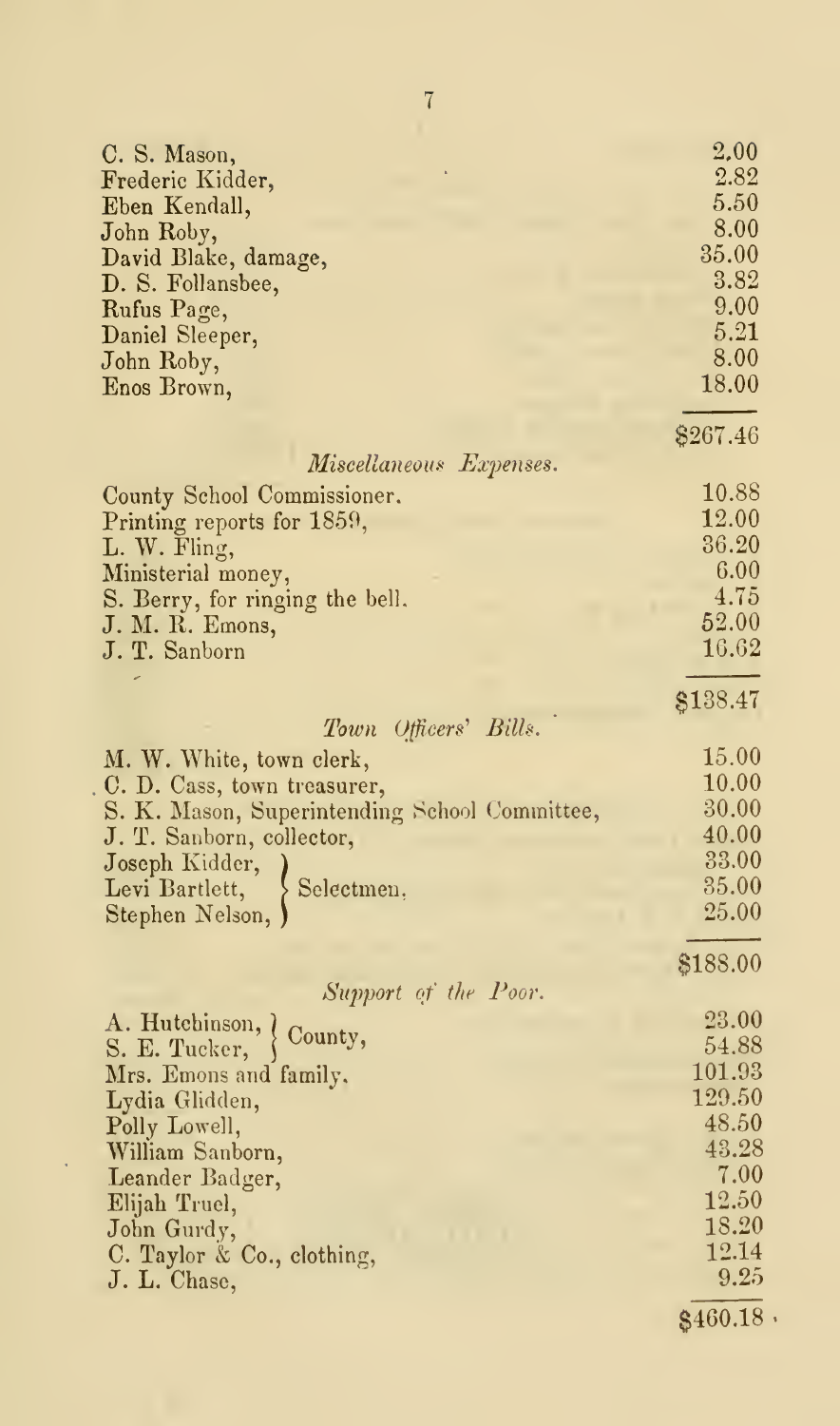Recapitulation,

### PAID OUT.

| For notes, State, County and School-house |                                                                   |
|-------------------------------------------|-------------------------------------------------------------------|
| taxes,                                    | 705.21                                                            |
| Abatement of taxes,                       | 36.61                                                             |
| School money,                             | 711.54                                                            |
| Highways and bridges,                     | 267.46                                                            |
| Miscellaneous expenses,                   | 138.47                                                            |
| Town officers' bills,                     | 188.00                                                            |
| Supporting the poor,                      | 460.18                                                            |
| Outstanding orders of 1838,               | 38.05                                                             |
| Money in the treasury,                    | 1,351.82                                                          |
|                                           | $\textcolor{red}{\textbf{53.897.34}}$<br>$\overline{\phantom{a}}$ |

Estimated debts against the Town.

| A W. Eaton, note and interest, |            | 834.56 |
|--------------------------------|------------|--------|
| F. Bartlett.<br>66             | 66         | 132.54 |
| M. C. Mudget, note             | 66         | 173.42 |
| $J.$ Cass,<br>$\epsilon$       | $\epsilon$ | 57.43  |
| $J. M. R. E$ mons, "           | 66         | 270.98 |
| Miss Crawford, "               | 66         | 495.02 |
| Unsettled accounts estimated,  |            | 50.00  |

\$2,013.95

### Schedule of the claims due the Town.

| Reuben Lowell, note dated January 7, 1843, for \$150, |           |
|-------------------------------------------------------|-----------|
| on interest,                                          | 382.83    |
| Benj. Cass, dated 1853, note and interest,            | 8.77      |
| Milo & S. S. Fellows,                                 | 14.13     |
| D. B. Bartlett, Aug. 2, 1853, note and interest,      | 102.90    |
| D. E. & Cyrus Bennet, Nov. 7, 1855, note and int.,    | 18.68     |
| Not available for present use,                        | \$527.31  |
| Demands against the town,                             | 2,013.95  |
| Funds available,                                      | 1,351.82  |
| Balance against the town,                             | \$662.13  |
| Bristol, March 1, 1860.                               |           |
| JOSEPH KIDDER,                                        | Selectmen |
| LEVI BARTLETT,                                        |           |
| STEPHEN NELSON,                                       | Bristol.  |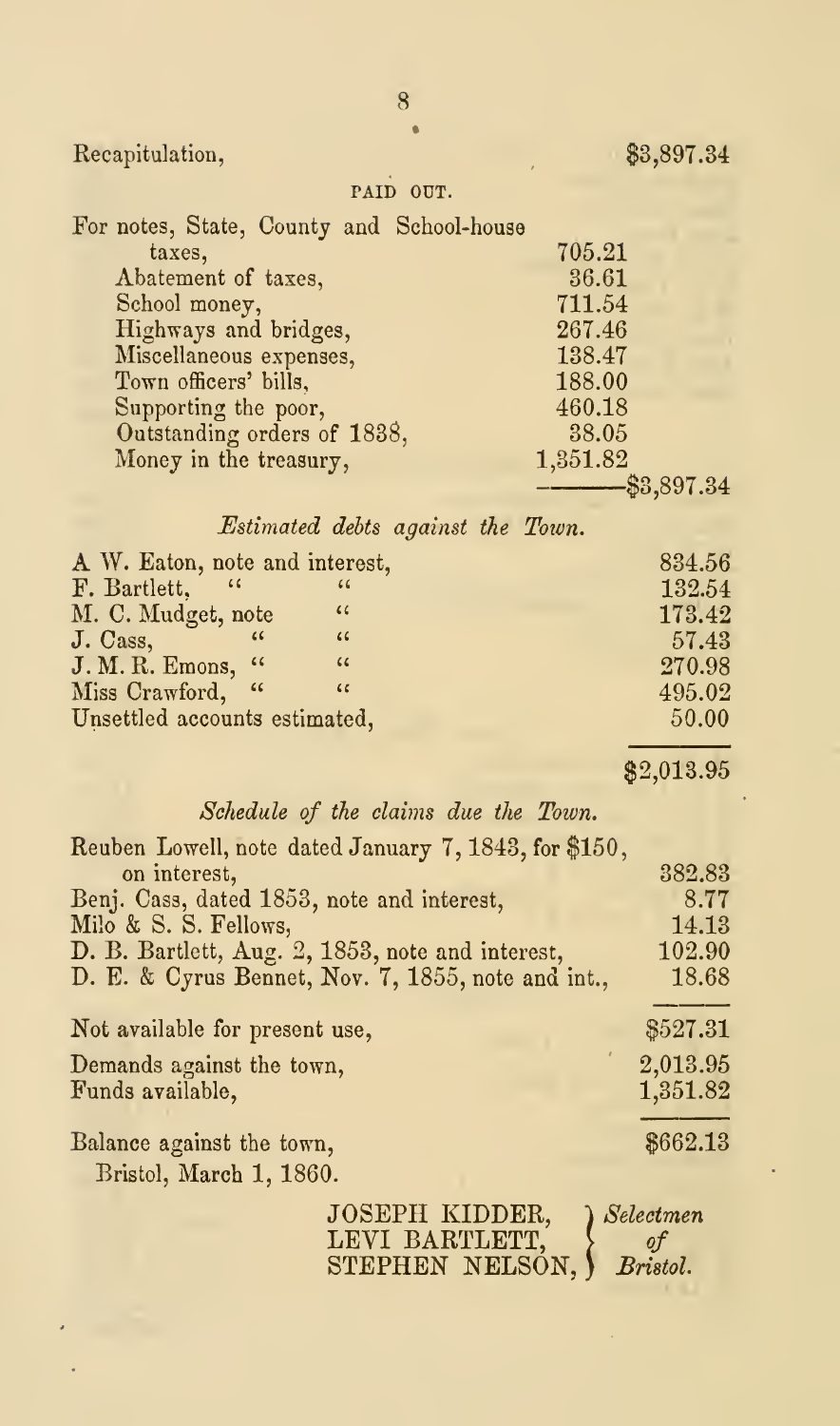### REPORT

### OF THE

## SUPERINTENDING SCHOOL COMMITTEE.

As the advantages of education are self-evident to every intel ligent mind, I do not think it necessary to adopted the course pursued in most instances, of writing an essay on the subject, but shall simply make a brief report of the condition of the schools, with a few practical suggestions.

DISTRICT No. 1. One term of seven weeks, taught by Miss HATTIE E. DARLING, who gave entire satisfaction. Better progress was made than could have been expected in so short a time. No black-board in the school house.

DISTRICT No. 2. Three terms. First was taught by Annie Huckins, who labored hard to make the school profitable, but there was not that degree of order which is necessary to make a school an entire success. As Miss H. is known to be a successful teacher of large experience, I think the fault does not rest wholly with her.

The order in our village schools is not so good as in the other schools in town. This is wrong. Our village schools ought to be better in every respect, for our advantages are superior. If our children were subject to proper discipline at home, they would cause their teachers less trouble. ABBIE M. MITCHELL,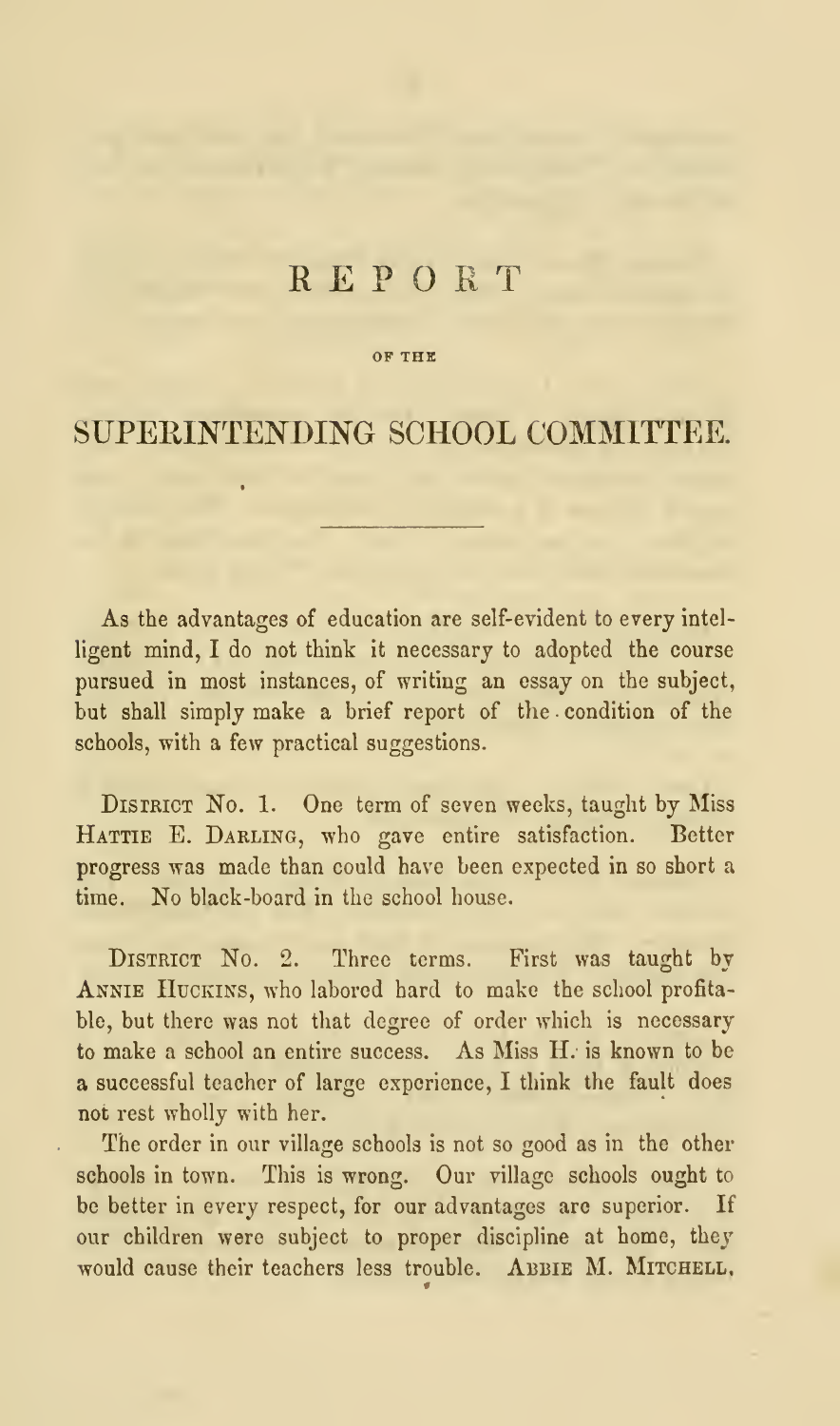an energetic teacher, taught the second term, and gave good satisfaction. Third term by CHARLES R. HEATH, who did very well indeed. Progress good.

District No. 3. One term by Josephine Moore. It was an excellent school. Most of the scholars were diligent and orderly of their own accord ; a model school in this respect.

DISTRICT No. 4. First term by JULIA A. GORDON, and second by EMILY C. SMITH. Both are accomplished teachers. The people of this district have an elegant school house; they employ competent teachers, and when the town money is ex pended, the term is prolonged by subscription. The result is, they have the best school in town. The examination at the close would have done credit to schools of higher grade.

DISTRICT No. 5. Two short terms by LUCINA G. PIKE. This school is small, and the house is not so good as desirable. Progress good. Miss P. is one of our best teachers. Her register was kept in a model manner.

DISTRICT No. 6. Two terms by JULIA A. SPILLER, who is an efficient teacher. Progress good.

DISTRICT No. 7. One term by ELIZA S. TILTON. This school is small, but in good condition. This was Miss Tilton's first term. With experience, I think she will make one of our best teachers. The school house has been thoroughly repaired.

DISTRICT No. 8. One term by CARRIE S. CULVER, who is qualified to teach a much more advanced school. Progress good. Particular attention paid to reading. I am pleased to learn that there is now a private school.

DISTRICT No. 9. One term by ELIZA A. FOSTER. Miss F. is an excellent teacher, and she did every thing that could be done. This school is somewhat backward, as there is but one term in a year, with no private schools.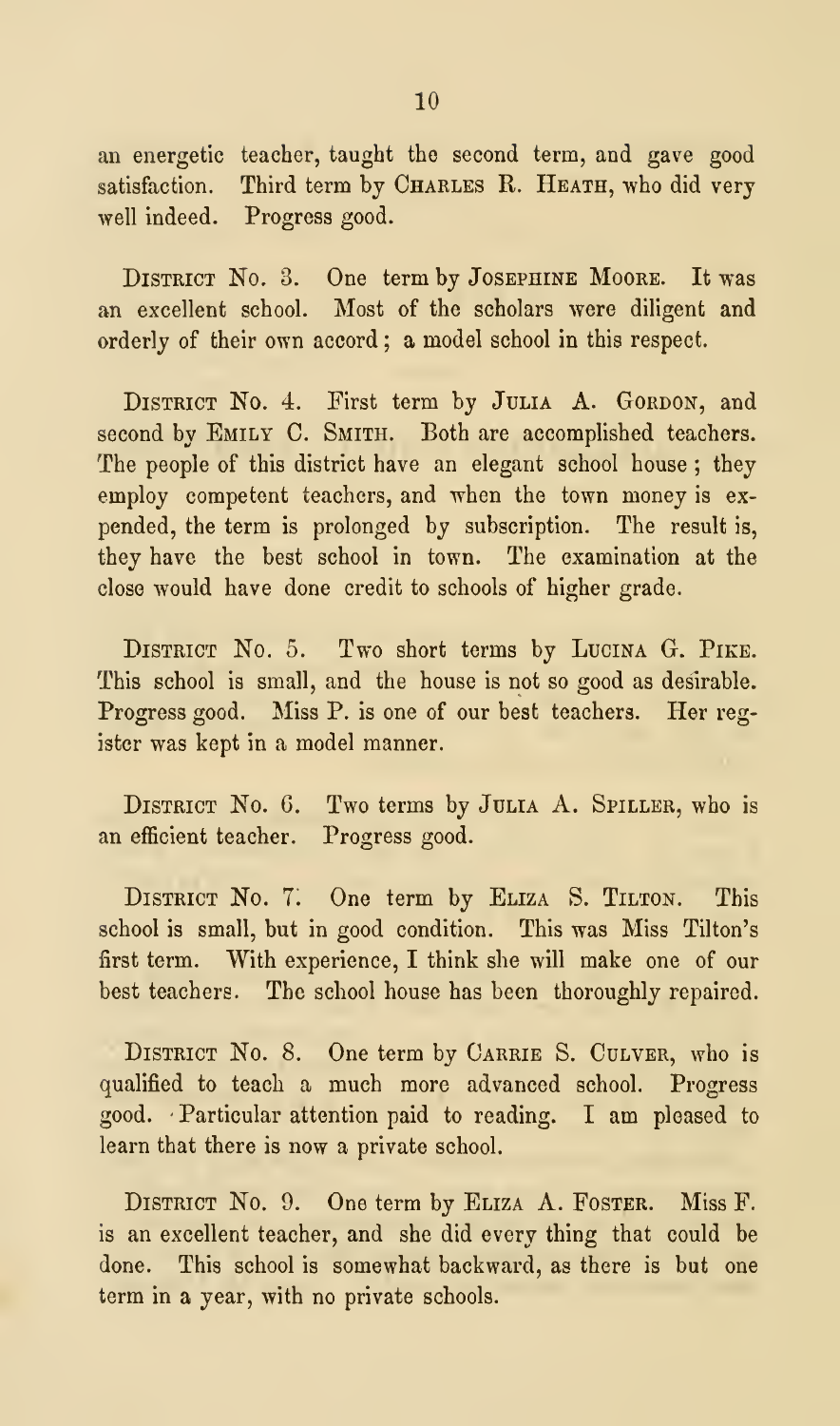DISTRICT No. 10. Three terms. First by MARY MOORE, a thorough and methodical teacher. It was a good school as a matter of course. Second term was short. Josephine Moore, teacher. The order might have been improved a little, but as Miss M. succeeded so admirably in No. 3, <sup>I</sup> am disposed to think that the fault was not entirely with her. Winter term by L. W. H. Ames, an active and successful teacher. Arithmetic was taught in a very satisfactory manner. Improvement good.

DISTRICT No. 11. Two terms by MARY E. FERRIN, who won the confidence of the pupils, making the school profitable to them, and pleasant to the teacher. She was quite successful, and there was a marked improvement.

Prudential Committees can not be too careful in engaging teachers. Let each teacher be selected with strict reference to the school to be taught. Our schools are so different that a teacher may succeed in one, and entirely fail in another.

Care should be taken to secure the services of those who have the ability to maintain order. It is seldom that an applicant will fail to pass the examination required. But the Superintending Committee can know very little of the applicant's capacity to govern, which is one of the most essential elements of success.

Some of the registers have been kept in too careless a manner. Prudential Committees should see that they are properly filled out before the teachers are paid.

In some instances there has been a failure to return the registers in season, so that <sup>I</sup> am obliged to make out my report in <sup>a</sup> hasty manner.

Every efficient teacher should be retained as long as possible.

Each school house should be supplied with a Globe and large Dictionary. A small subscription on the part of each parent would procure a Globe this year, a Dictionary next, and maps the year after. Could you not save more than enough to accomplish so desirable an object, by dispensing with some useless thing? The money spent in Bristol for tobacco, in a single year, would do it, and build a school house beside.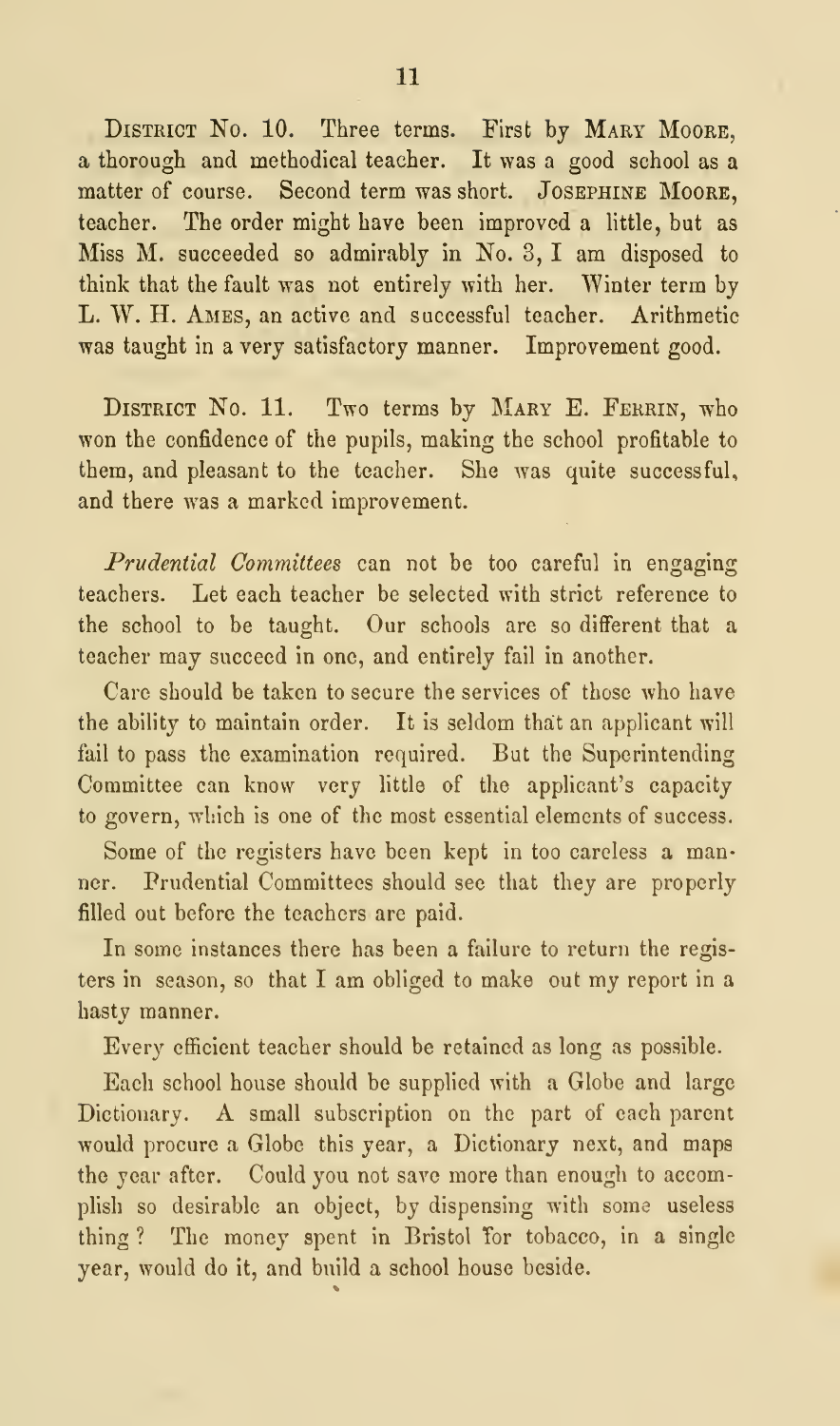To speak of all the advantages of a system of union schools in the village, would occupy too much space. <sup>I</sup> will only suggest the matter. By and by our village districts will be united.

In conclusion I would say that, on the whole, our schools are in quite as good condition as could be expected, and the money appropriated for their support will prove a good investment.

> S. K. MASON, Superintending School Committee.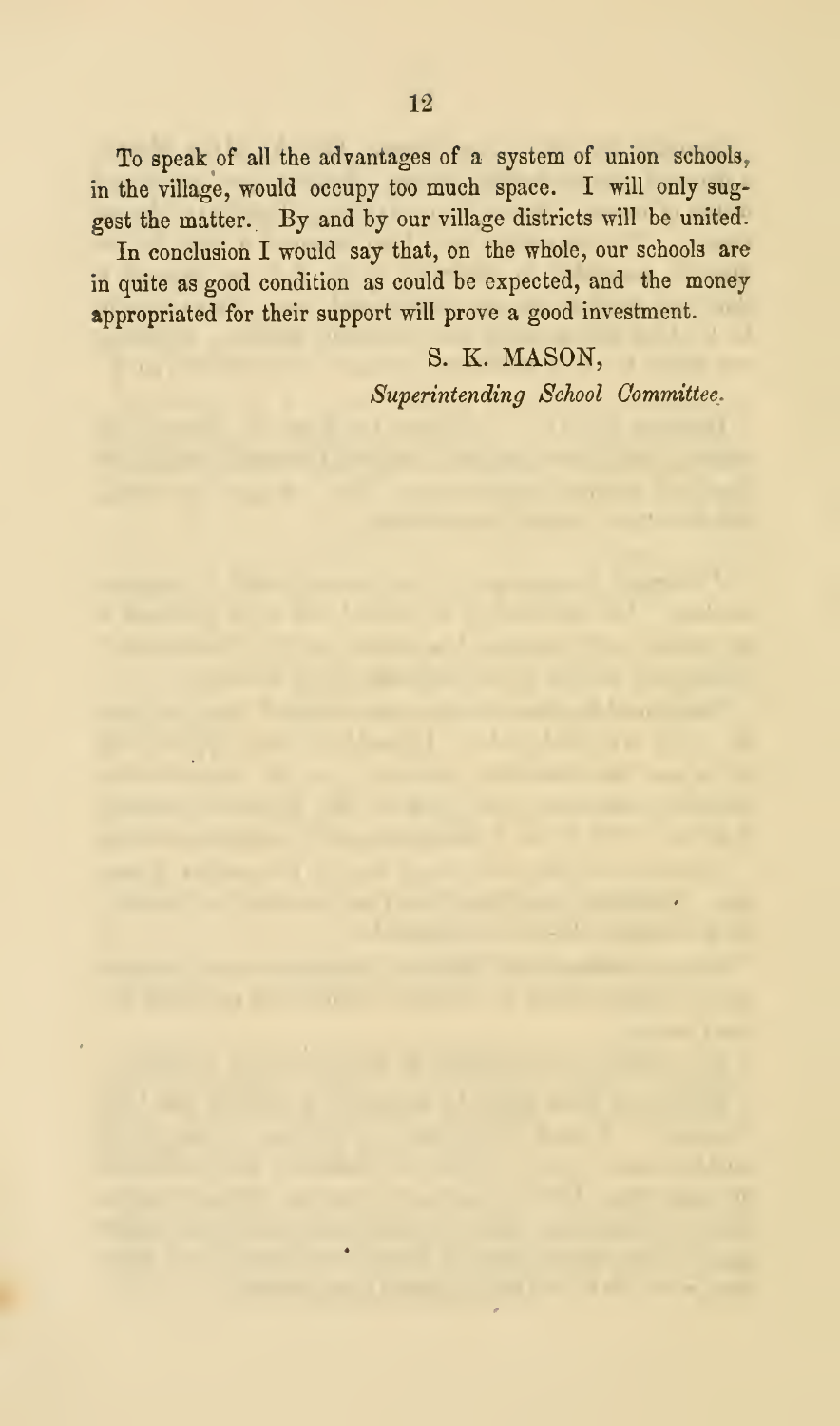| DISTRICTS. | Terms of school. | Length of school in weeks.                  | Whole number of scholars. | Average attendance. | Wages of Teacher, including board. | Com.<br>øi<br>ø<br>No. of visits of | Prudential Com.<br>No. of visits by | No. of visits by citizens and others.          |
|------------|------------------|---------------------------------------------|---------------------------|---------------------|------------------------------------|-------------------------------------|-------------------------------------|------------------------------------------------|
| No. 1,     | $\mathbf{1}$     | $7888$<br>$8\frac{1}{2}$<br>$10\frac{4}{6}$ | 11                        | $\boldsymbol{8}$    | 14.00                              | $\frac{2}{2}$                       |                                     |                                                |
|            | 1st              |                                             | 52                        | $42\frac{1}{2}$     | 20.00                              |                                     | $\mathbf{1}$                        | $\begin{array}{c} 7 \ 13 \ 7 \ 12 \end{array}$ |
| No. 2,     | $_{2d}$          |                                             | 47                        | 39                  | 22.00                              |                                     | $\mathbf{1}$                        |                                                |
| No. 3,.    | $\frac{3}{1}$    |                                             | 44<br>$\overline{21}$     | 37                  | 32.00<br>17.66                     | $\frac{2}{2}$ $\frac{2}{2}$         | $\mathbf{1}$                        |                                                |
|            | 1st              |                                             | $\overline{20}$           | 18}<br>17           | 15.00                              |                                     |                                     | 11                                             |
| No. 4,     | $2\mathrm{d}$    | $8366$<br>$888$<br>$88$                     | 17                        | 16                  | 17.67                              | $\mathbf{1}$                        |                                     | 16                                             |
|            | 1st              |                                             | $\overline{11}$           | 10                  | 14.00                              | $\overline{2}$                      |                                     |                                                |
| No. 5,     | 2d               |                                             | 13                        | 10                  | 16.00                              |                                     |                                     | $\frac{7}{6}$                                  |
|            | 1st              |                                             | 17                        | 16                  | 13.40                              | $\mathbf{1}$                        | $\mathbf{1}$                        |                                                |
| No. 6,     | 2d               |                                             | $\overline{20}$           | 18                  | 15.80                              | $\overline{2}$                      |                                     |                                                |
| No. 7,.    |                  |                                             | 8                         | 8                   | 12.00                              | $\mathbf{1}$                        |                                     | 7                                              |
| No. 8,     | $\frac{1}{1}$    |                                             | 18                        | 15                  | 19.20                              |                                     | $\mathbf{1}$                        | $\frac{12}{1}$                                 |
| No. 9,     | $\mathbf{1}$     | 10                                          | 16                        | 12                  | 18.00                              | $\frac{2}{2}$                       |                                     |                                                |
|            | 1st              | $\begin{array}{c} 8 \\ 5 \end{array}$       | 40                        | 34                  | 20.00                              |                                     |                                     |                                                |
| No. 10,    | 2d               |                                             | 34                        | 24                  | 18.00                              | $\overline{\mathbf{3}}$             |                                     |                                                |
|            | 3d               | $10\frac{1}{2}$                             | 47                        | 33                  | 32.00                              | $\frac{2}{2}$                       |                                     | 14                                             |
| No. 11,    | 1 <sub>st</sub>  | $\frac{9}{9}$                               | 24                        | 20                  | 14.00                              |                                     |                                     | $\frac{6}{5}$                                  |
|            | 2d               |                                             | 13                        | 10                  | 14.00                              |                                     |                                     |                                                |

TABLE.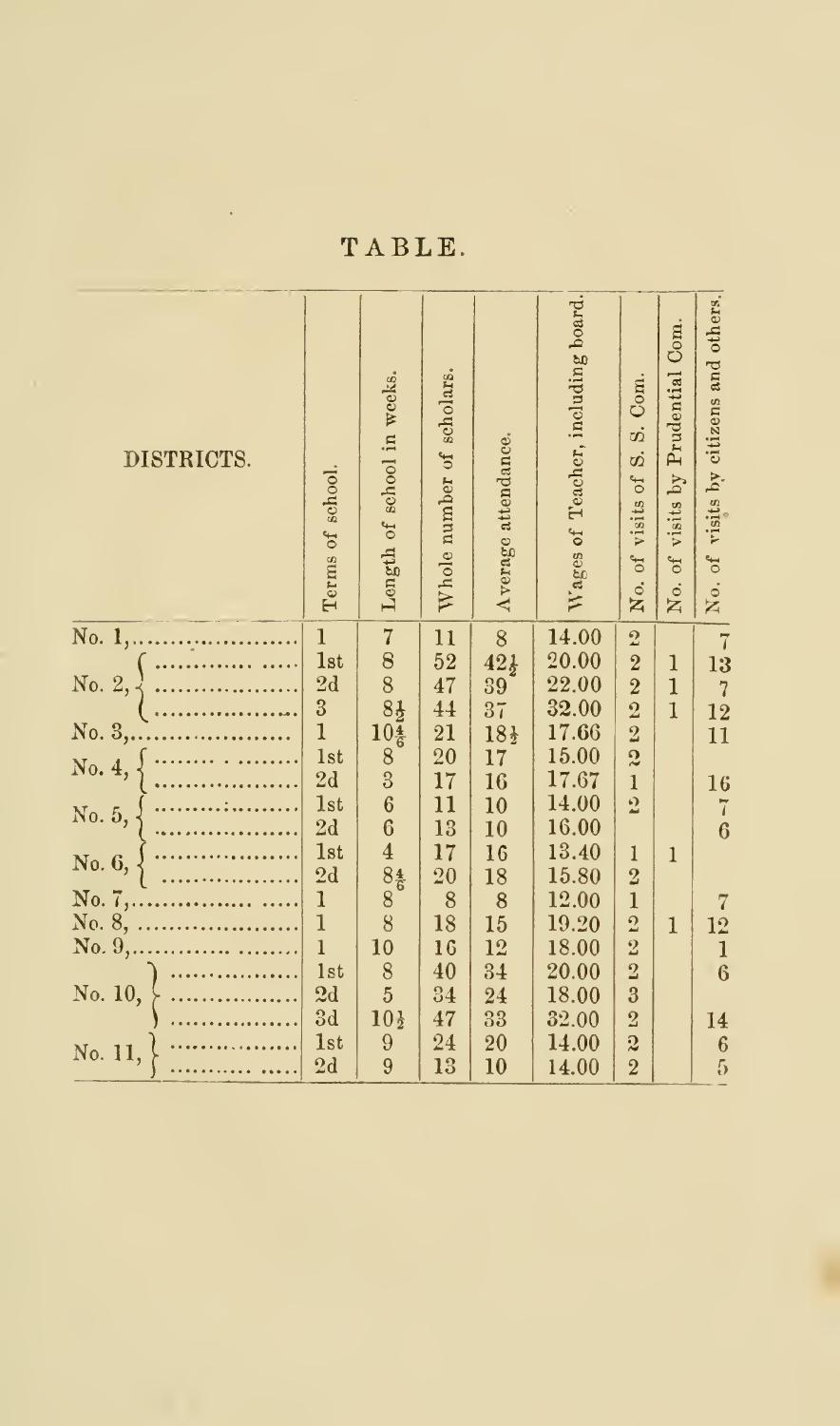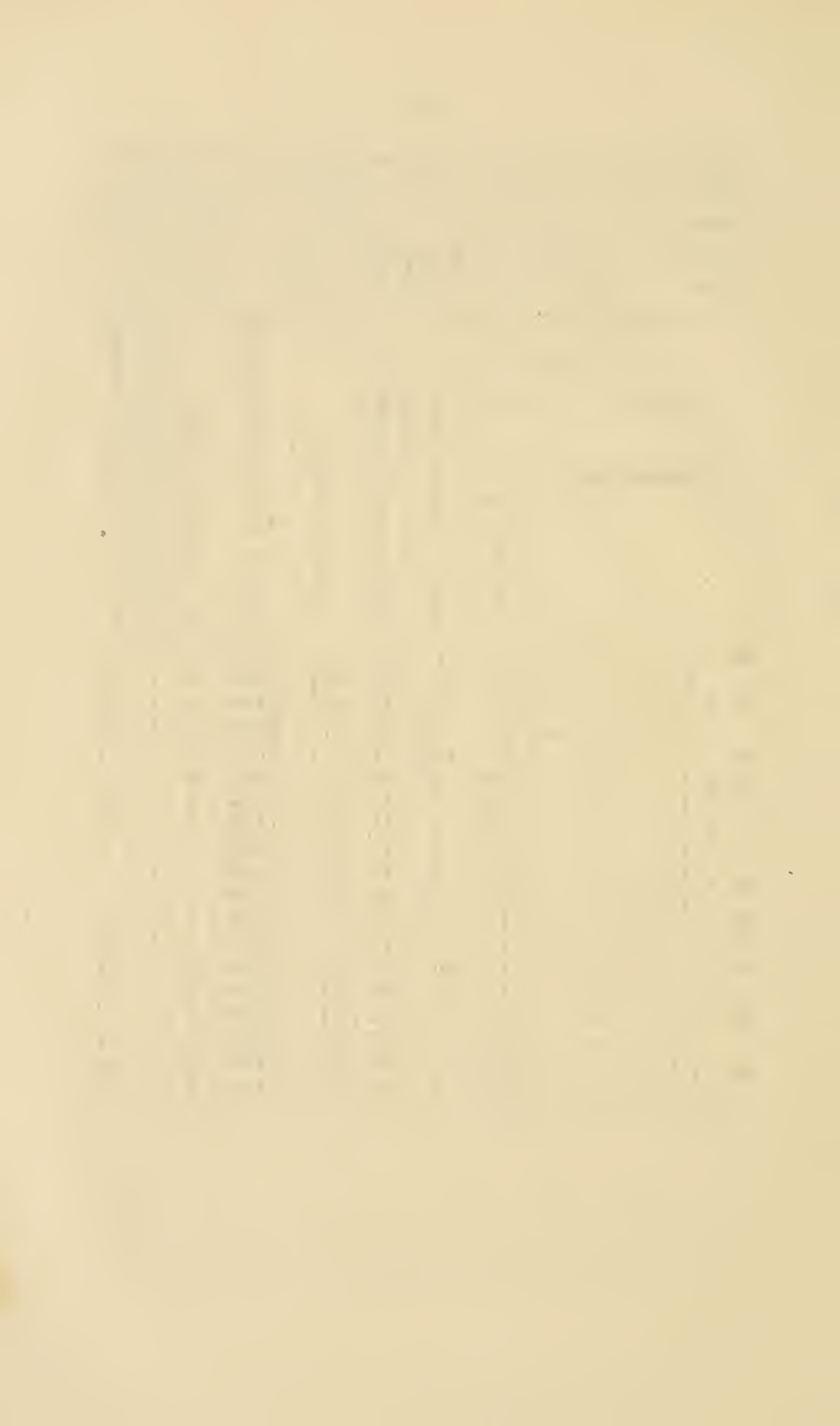f

 $\mathcal{L}^{\mathcal{L}}(\mathcal{L}^{\mathcal{L}}(\mathcal{L}^{\mathcal{L}}(\mathcal{L}^{\mathcal{L}}(\mathcal{L}^{\mathcal{L}}(\mathcal{L}^{\mathcal{L}}(\mathcal{L}^{\mathcal{L}}(\mathcal{L}^{\mathcal{L}}(\mathcal{L}^{\mathcal{L}}(\mathcal{L}^{\mathcal{L}}(\mathcal{L}^{\mathcal{L}}(\mathcal{L}^{\mathcal{L}}(\mathcal{L}^{\mathcal{L}}(\mathcal{L}^{\mathcal{L}}(\mathcal{L}^{\mathcal{L}}(\mathcal{L}^{\mathcal{L}}(\mathcal{L}^{\mathcal{L$